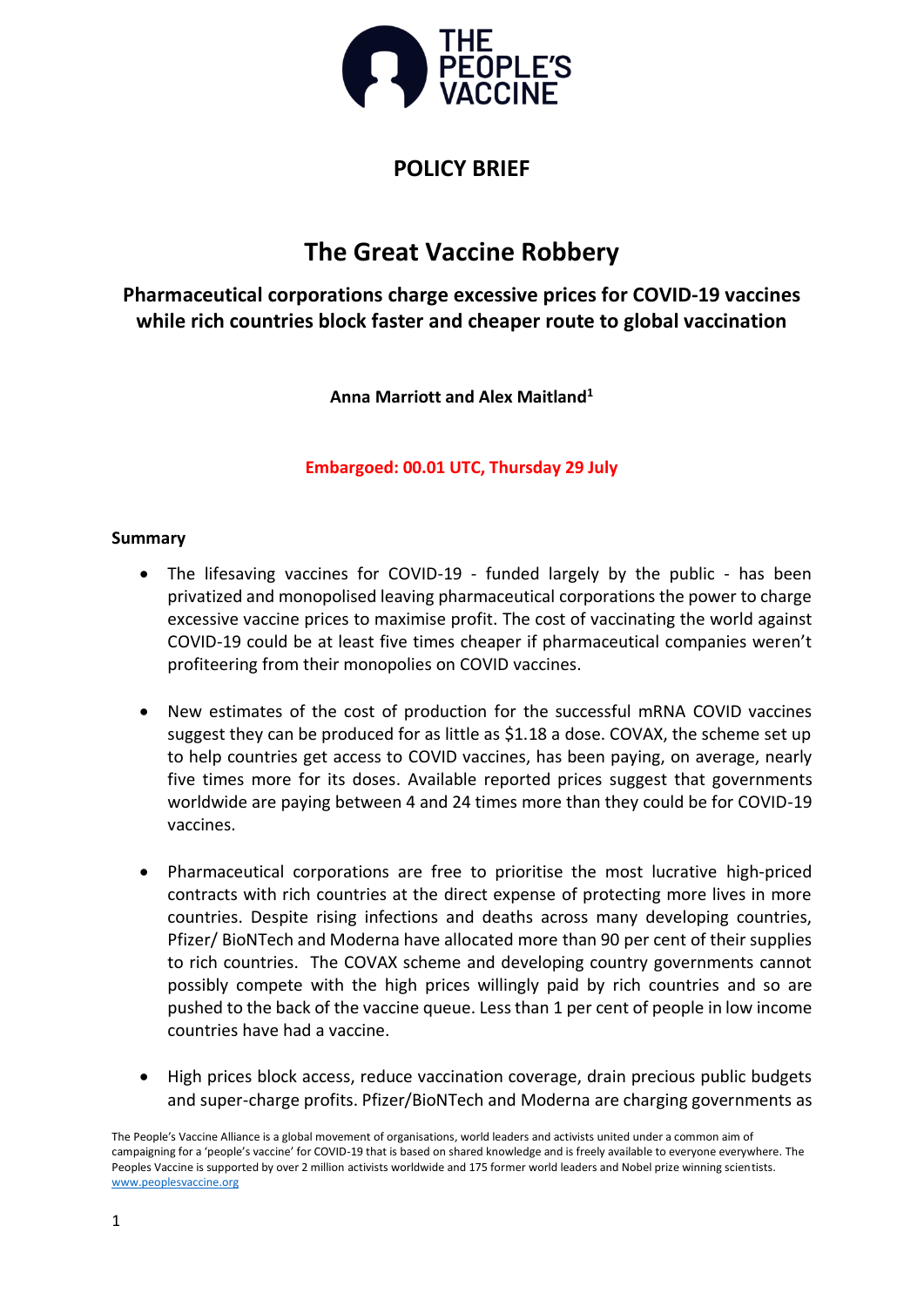

much as \$41 billion above the estimated cost of production. Colombia may have overpaid Moderna and Pfizer/BioNTech as much as \$375 million for just 20 million doses. South Africa may have overpaid Pfizer/BioNTech \$177 million. Over-priced vaccines matter for strained public budgets in rich countries too. The UK and US could have paid Pfizer/BioNTech and Moderna \$1.8 billion and \$17.4 billion respectively more than the estimated production cost of these mRNA vaccines, while for Germany the figure could be €5.8 billion. The EU could have paid €31 billion more than the estimated cost for the mRNA vaccines, equivalent to 19 per cent of the total EU 2021 budget.

- Government budgets that could be paying for more health workers or used to tackle hunger are instead creating extreme wealth. Since the start of the pandemic, Moderna, BioNTech and CanSino have created at least nine new vaccine billionaires with a combined net wealth of \$19.3 billion.
- Breaking monopolies and enabling generic competition is a proven route to increased production and reduced prices of vaccines and medicines. Rich country governments must stop blocking and start supporting the fastest and cheapest route to global vaccination by insisting the vaccine technology and know-how is shared with the WHO's COVID Technology Access Pool, and immediately agree a temporary waiver of intellectual property rules at the World Trade Organisation for all COVID-19 vaccines, treatments and tests.

# **Monopoly prices**

At the heart of today's stark, unacceptable and unnecessary COVID-19 vaccine inequality is the world's collective dependence on a handful of pharmaceutical corporations who hold the power to decide how many vaccines get made, who gets them and at what price. While companies make billions in revenue and profits as COVID-19 vaccines fast become some of the best-selling pharmaceutical products in human history, less than 1 per cent of people in low-income countries have had a vaccine.<sup>2</sup> COVID-19 infection and death rates are surging in developing countries with too few health workers and without the oxygen to save lives. Yet a handful of rich country governments continue to refuse to insist that pharmaceutical corporations share vaccine technology and know-how, free of intellectual property rights, with other capable manufacturers - a move that would rapidly expand the supply of lower cost vaccines and prevent unnecessary mass loss of life.

The role vaccine monopolies play in blocking the urgently needed increased production of COVID-19 vaccines across the globe has been increasingly debated and is well understood. Receiving less discussion and debate is how much the vaccines cost, whether the prices charged are fair and what role price plays in exacerbating today's vaccine apartheid.

The lack of attention to vaccine pricing is in some ways not surprising. Amid a global pandemic, protecting lives should always take priority, at whatever cost. Further, as the IMF

The People's Vaccine Alliance is a global movement of organisations, world leaders and activists united under a common aim of campaigning for a 'people's vaccine' for COVID-19 that is based on shared knowledge and is freely available to everyone everywhere. The Peoples Vaccine is supported by over 2 million activists worldwide and 175 former world leaders and Nobel prize winning scientists. [www.peoplesvaccine.org](http://www.peoplesvaccine.org/)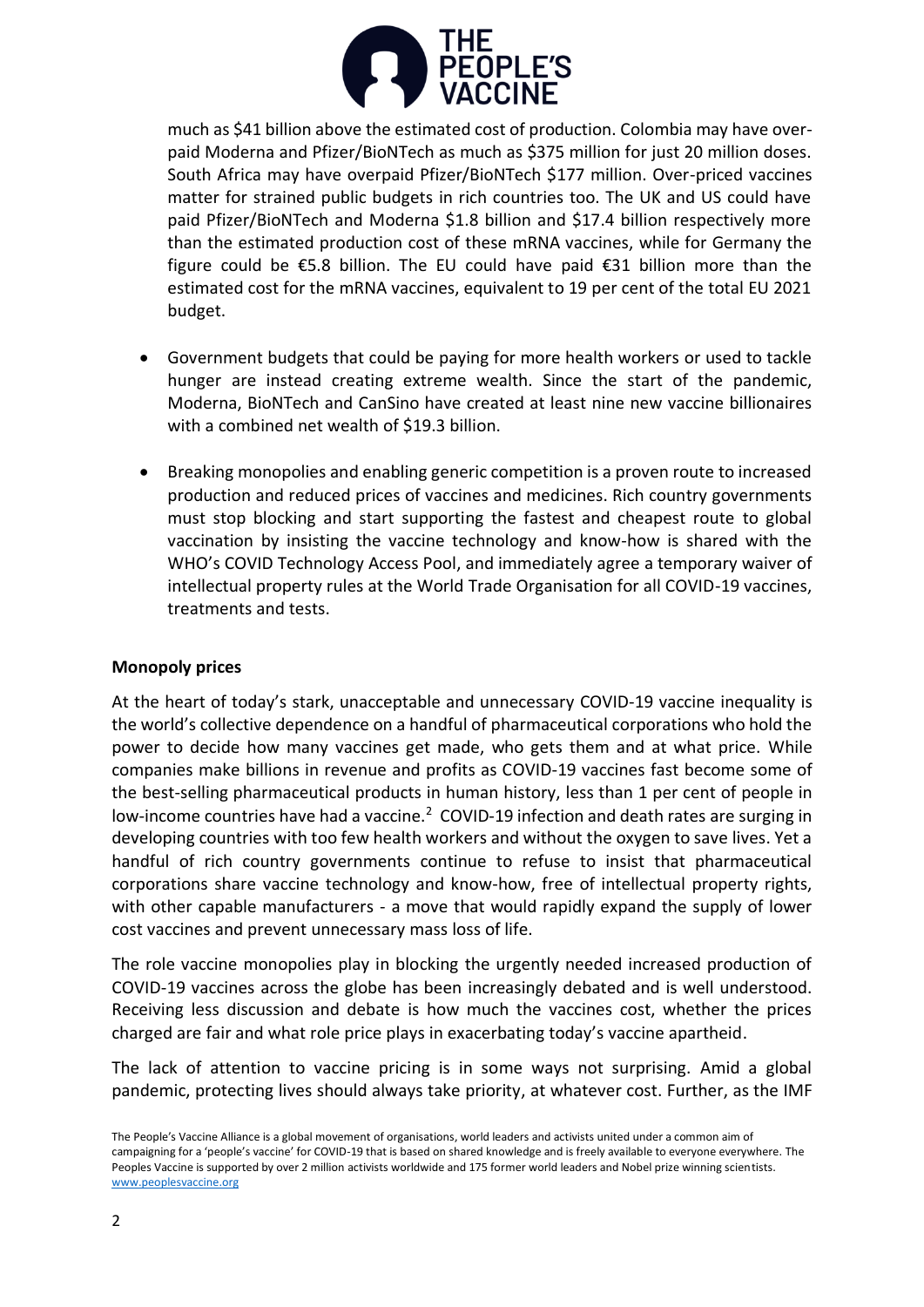

have argued, the costs of vaccinating the world in comparison to the economic consequences of not doing so almost pale into insignificance.<sup>3</sup> At any price, vaccination seems to provide 'value for money'.

On the other hand, rich and poor countries alike have suffered decades of wildly excessive and exploitative pricing at the hands of pharmaceutical corporations that have pushed lifesaving and life improving medicines out of reach for millions of people.<sup>4</sup> This was case with HIV medicines two decades ago, before generic competition brought prices down by up to 99 per cent.<sup>5</sup> To assume that these same corporations have changed their ways just because of a global pandemic is at best naïve, especially when the opportunity for short-term profit has been gifted to these corporations by wealthy countries.

Evidence gathered and analysed by the People's Vaccine Alliance strongly suggests many of the COVID-19 vaccines are priced unjustifiably high. Governments are paying more than they should, meaning that the CEOs and shareholders of these corporations are unnecessarily draining precious domestic budgets and international aid spending that is urgently needed for hospitals and health workers, as well as to address other impacts of the pandemic. High prices are also directly contributing to extreme vaccine scarcity in the global south – without the budgets needed to compete with rich country buyers, low- and middle-income countries and the COVAX facility have been pushed to the back of the vaccine queue. The failure of rich country governments to force prices down by breaking up vaccine monopolies and insisting on cost transparency has left pharmaceutical corporations entirely free to prioritise profit maximising contracts with them despite the fact that this will lead to many more deaths. Evidence is growing that the pharmaceutical corporations are planning even more aggressive pricing for COVID 19 vaccines in the future.

# **Cost of vaccinating the world set to cost at least five times more than it should**

Vaccine monopolies restrict global production and, because of lack of competition, risk keeping prices artificially high. Competition from multiple suppliers is a proven route to sustainably reduce the price of vaccines.<sup>6</sup> Analysis of the prices reportedly paid by COVAX, the international facility set up to potentially help all and especially developing countries procure COVID-19 vaccines, suggest it has been paying on average close to five times more than the estimated cost of producing the Pfizer/BioNTech vaccine, one of the most expensive vaccines on the market.<sup>7</sup> In other deals, governments worldwide appear to be paying between 4 and 24 times more than they could be for COVID-19 vaccines, where reported prices are available.

Recent analysis of production techniques by Public Citizen with engineers from Imperial College London, <sup>8</sup> estimate that the mRNA vaccines produced by Pfizer/BioNTech and Moderna could be mass produced for as little as \$1.18 to \$2.85 a dose. Yet these vaccines are some of the most expensive on the market at an average price of \$16.25 and between \$19.20<sup>9</sup> and \$24 per dose respectively.<sup>10</sup> Based on computational process modelling, the expert analysts estimate that setting up regional hubs to transfer the successful technology and manufacture 8 billion doses of the mRNA vaccines in one year would cost \$22.8 billion for the

The People's Vaccine Alliance is a global movement of organisations, world leaders and activists united under a common aim of campaigning for a 'people's vaccine' for COVID-19 that is based on shared knowledge and is freely available to everyone everywhere. The Peoples Vaccine is supported by over 2 million activists worldwide and 175 former world leaders and Nobel prize winning scientists. [www.peoplesvaccine.org](http://www.peoplesvaccine.org/)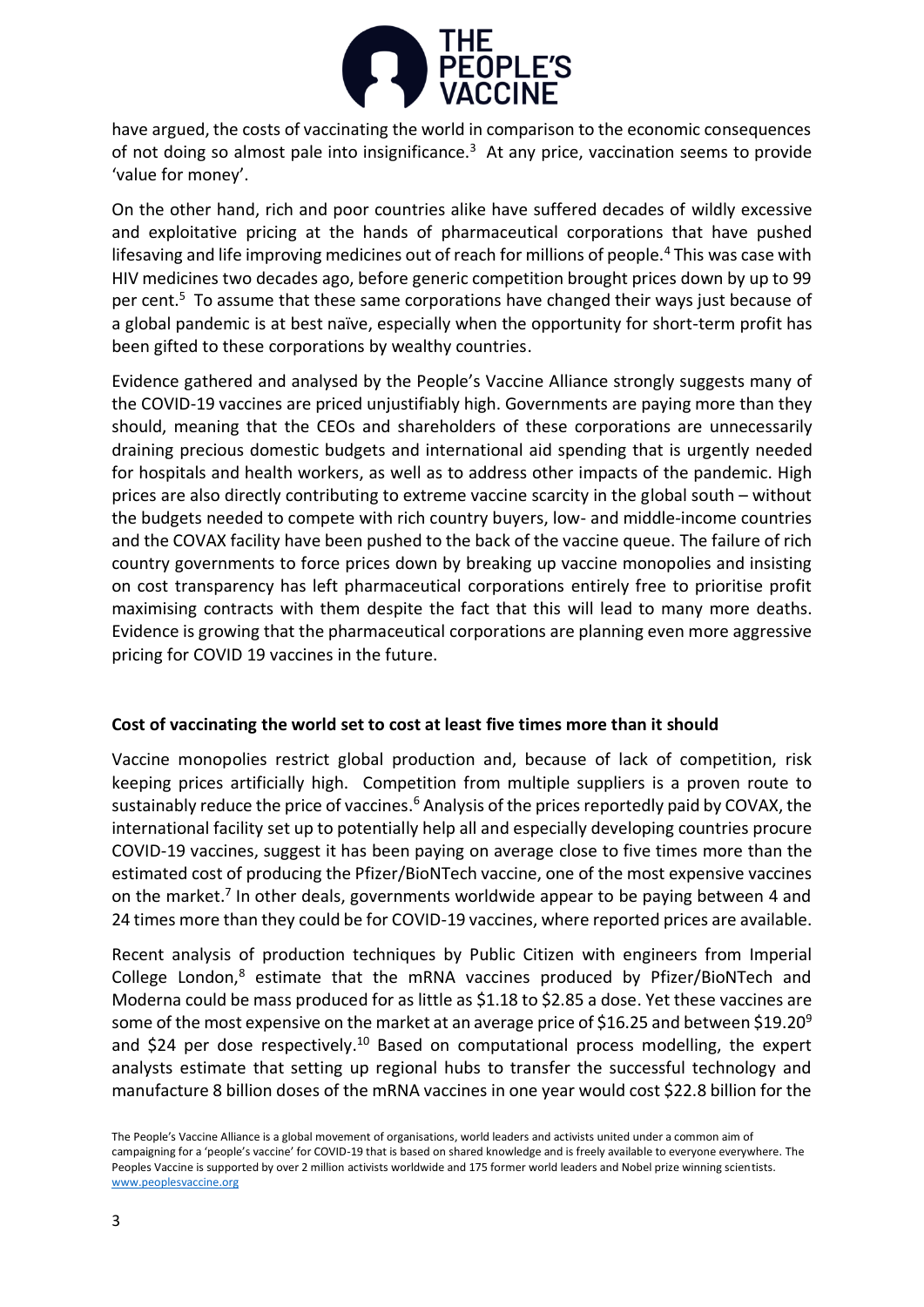

Moderna vaccine (\$2.85 per dose), and \$9.4 billion for the Pfizer/BioNTech vaccine (\$1.18 per dose). 11

Without vaccine monopolies restricting supply, and at the estimated cost price for the Pfizer vaccine, the \$9.3bn spent already by COVAX would have been enough to fully vaccinate every person in low- and middle-income countries.<sup>12</sup> Instead COVAX has only been able to buy enough doses to cover 23 per cent of people for eligible developing countries.<sup>13</sup>

COVAX, and its co-ordinators Gavi, the Vaccines Alliance, and CEPI (The Coalition for Epidemic Preparedness Innovations) must take significant responsibility for their failure to call out pharmaceutical corporations to drive vaccine prices down, and for their failure to challenge vaccine monopolies. Medicins Sans Frontiers (MSF) point out that when first proposing its role in securing high volumes of COVID-19 vaccines for developing countries, Gavi assured that manufacturers would be asked to commit to transparency regarding their costs and that Gavi would aim to set a price based upon cost of production with a marginal increase. However, in later technical guidance notes very few such requirements were included.<sup>14</sup> MSF together with more than 40 civil society organisations urged Gavi not to repeat the mistakes of previous Advanced Market Commitment schemes for lifesaving childhood pneumonia vaccines which for over ten years were kept at unaffordable prices for governments and treatment providers like MSF. 15

In addition to paying unnecessarily high prices, COVAX has been characterised by poor transparency both on pricing and costs of production and has excluded civil society and lowand middle-income countries from its strategy development, decision making and negotiations. Moreover, COVAX did not support other mechanisms to maximise supply, especially the WHO COVID-19 Technology Access Pool – the mechanism for sharing technology and know-how and for licensing intellectual property rights. Throughout, as public private partnerships, Gavi, COVAX and its key partner CEPI have been too close to industry, appearing to prefer cosy, closed door deals rather than demanding that firms do the right thing and provide for COVAX first and at cost or near-cost prices. In its latest Investment Case report, COVAX demonstrates even less intention to challenge excessive pricing, indicating that it would be willing to pay more going forward to secure greater early volumes.<sup>16</sup> To our knowledge, no COVAX funder has publicly questioned or criticised the potential waste of limited aid financing due to excessively high priced vaccines.

# **Pharmaceutical corporations and rich country governments price out poorer nations and push them to the back of the queue**

The ultimate responsibility for today's scarce and over-priced vaccines must lie with rich country governments and the global institutions they fund like COVAX and its constituent institutions, such as CEPI. Collectively and unforgivably these actors failed to place necessary conditions on the more than \$100 billion of tax-payers money allocated to fund the research and development and early purchases of these vaccines. 17 Such access conditions could have guaranteed that any successful products would be global public goods – free of intellectual

The People's Vaccine Alliance is a global movement of organisations, world leaders and activists united under a common aim of campaigning for a 'people's vaccine' for COVID-19 that is based on shared knowledge and is freely available to everyone everywhere. The Peoples Vaccine is supported by over 2 million activists worldwide and 175 former world leaders and Nobel prize winning scientists. [www.peoplesvaccine.org](http://www.peoplesvaccine.org/)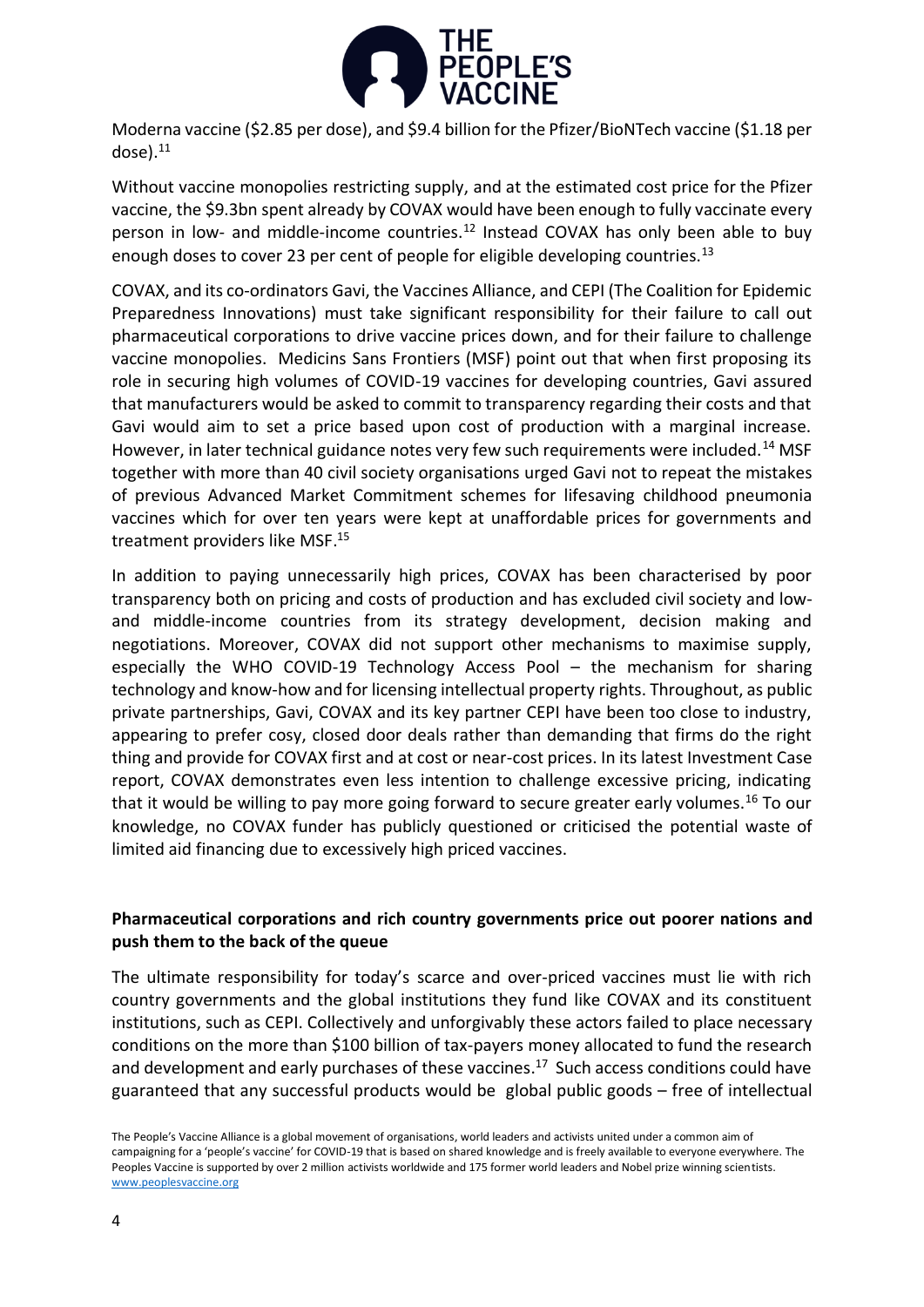

property rights and with a commitment to share the vaccine technology and know-how so that other qualified and capable manufacturers around the world could make them as soon as possible. Open competition itself would have increased supplies and forced prices down. Many millions more doses could have been produced in 2021. Given the scale of both the public funding and the global crisis, further funding could and should have been mobilised with conditions attached to ensure a planned large-scale and non-exclusive transfer of technology with increased investment in manufacturing capacity to ensure vaccines from the outset were sold at cost or near-cost prices. Even allowing for the uncertainty in the early days of the pandemic, clinical trial data by the fall of 2020 made clear that new vaccines would be safe and effective. At that point, instead of hoarding doses for themselves, rich country governments should have and could have dedicated their resources – financial and political – to dramatically scale up production worldwide to ensure sufficient doses for everyone.

Without these conditions the COVID-19 vaccines funded largely by the public have been privatized and monopolized leaving pharmaceutical corporations the power to set prices as they like. Some are charging wildly varying prices to different buyers that suggests there is no discernible relationship to the actual cost of production. And some rich country governments appear to have willingly paid higher prices than necessary to push their way to the front of the vaccine queue, thus contributing directly to vaccine scarcity in low- and middle-income countries.

According to reported pricing for countries where data is available, Pfizer/BioNTech have been charging governments between 6 and 24 times the estimated cost of producing its vaccines. Its lowest reported price was charged to the African Union at \$6.75 per dose, still nearly 6 times more than the estimated cost of production. Its highest reported price was charged to Israel at \$28 per dose.<sup>18</sup>

Moderna, whose vaccine science and development were almost entirely funded by the public purse and co-developed with government scientists, <sup>19</sup> has reportedly charged countries between 4 and 13 times the estimated cost price of its vaccine. Its lowest reported price was charged to the US government at \$12 to \$16.50 a dose,<sup>20</sup> while the company has said it is charging up to \$37 a dose for some customers.<sup>21</sup> It appears to be reserving some of its highest prices for poorer countries least able to pay but which also have suffered very high infection and death rates with minimal access to vaccines. Colombia is reported to have paid double what the US government was charged at \$30 a dose.<sup>22</sup> South Africa is reported to have turned down Moderna's unaffordable offer of up to \$42 per dose.<sup>23</sup>

The analysis by Public Citizen with Imperial College engineers provides a useful cost vs price comparison for the new mRNA vaccines and suggests unjustifiably high prices are being charged. To the best of our knowledge no equivalent analysis of potential cost prices exists for other non-mRNA COVID-19 vaccines. However, the price paid for the full range of existing non-COVID-19 vaccines can provide a useful if not perfectly comparable benchmark. According to analysis published in the Lancet using data from WHO in 2018, developing countries paid a median price of \$0.80 a dose for vaccines when buying them via UNICEF. <sup>24</sup> For COVID-19, even one of the lowest priced vaccines on the market,

The People's Vaccine Alliance is a global movement of organisations, world leaders and activists united under a common aim of campaigning for a 'people's vaccine' for COVID-19 that is based on shared knowledge and is freely available to everyone everywhere. The Peoples Vaccine is supported by over 2 million activists worldwide and 175 former world leaders and Nobel prize winning scientists. [www.peoplesvaccine.org](http://www.peoplesvaccine.org/)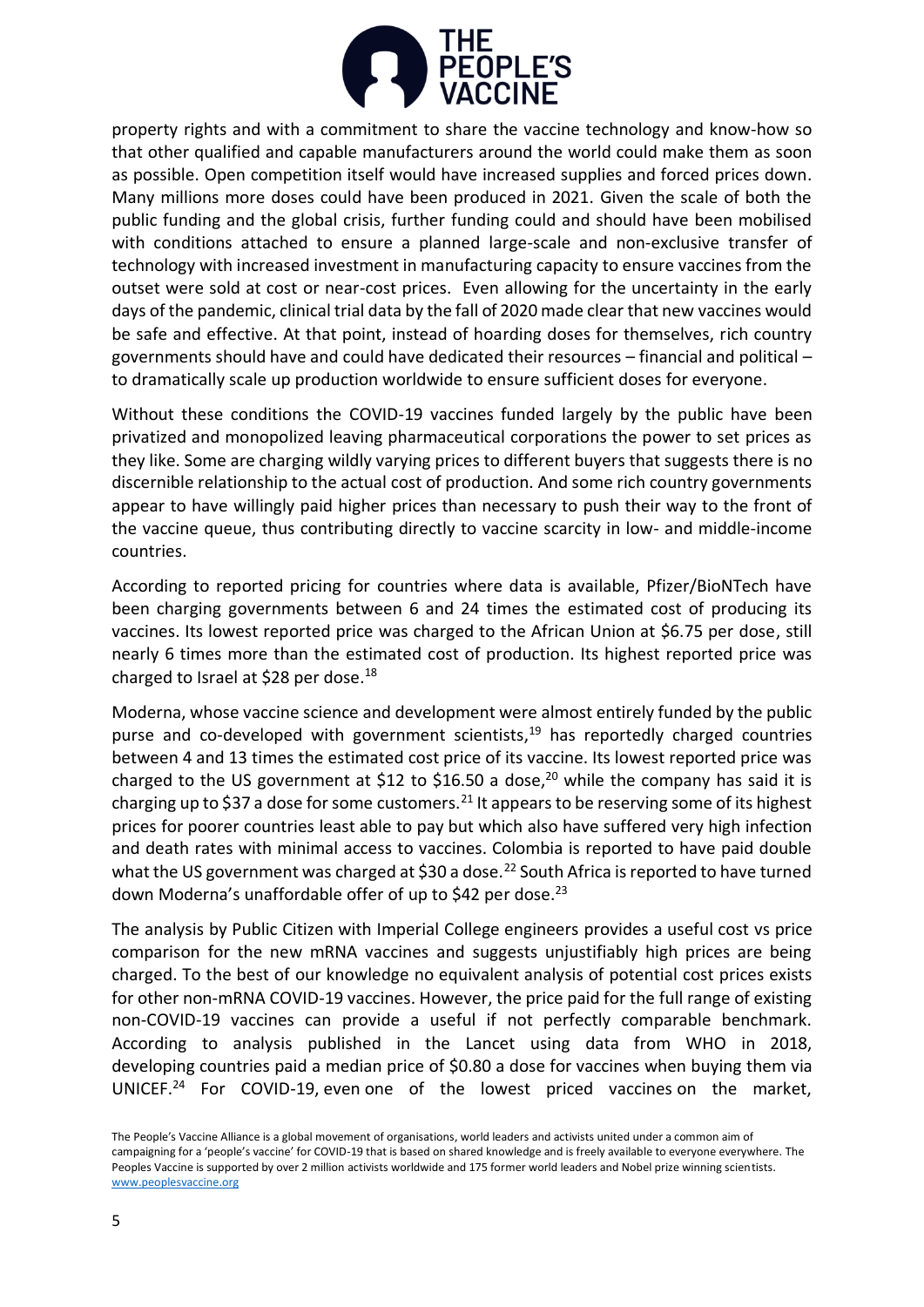

Oxford/AstraZeneca, is nearly four times this price at the most widely reported price of \$3 a dose.<sup>25</sup> At a claimed non-profit price of \$10 a dose,<sup>26</sup> the Johnson & Johnson vaccine is nearly 13 times this cost. Senegal, a lower-income country, was reportedly charged \$20 a dose for the Sinopharm vaccine<sup>27</sup> – 25 times the median price paid for vaccines by developing countries before the pandemic. The Pfizer/BioNTech and Moderna vaccines are up to 46 times more expensive.

The abysmal level of transparency required of pharmaceutical corporations by governments; the demands of pharmaceutical corporations for absolute secrecy in exchange for early access to vaccines; and the woeful lack of transparency of governments themselves, all mean it is impossible to accurately scrutinise the industry's vaccine pricing practices. But the evidence outlined here, together with the sheer scale of the catastrophe countries are collectively facing, means the burden of proof must most definitely rest with the corporations to justify why any COVID-19 vaccine is priced more than \$1 or \$2 a dose. It is the responsibility of governments to insist that companies provide such evidence, preferably via independent, third party audits. From the outset this should have been a requirement of public funding for the development, manufacture, and distribution of COVID-19 vaccines.

Market analysis also makes clear that the prices of vaccines and medicines only drop sustainably when there are multiple competitors in the market (see below). Fixing the access problem for COVID-19 means breaking the pharmaceutical monopolies on COVID-19 vaccines, tests and treatments and insisting the technology and know-how is transferred to more manufacturers in developing countries through a coordinated, transparent and nonexclusive mechanism like the Covid-19 Technology Access Pool. Only then will supply increase and prices come down sustainably to the lowest possible levels.

The continued failure to do this means that pharmaceutical corporations are free to prioritise the most lucrative high volume, high priced contracts with rich countries at the direct expense of protecting more lives in more countries. The COVAX scheme and developing country governments cannot possibly compete with the high prices paid by rich countries and so are pushed to the back of the vaccine queue. Moderna and Pfizer/BioNTech stand out as the worst offenders. Pfizer/BioNTech have allocated just 8 per cent of their global supplies to lowand middle-income countries to date, including COVAX and the African Union. For Moderna the figure is just 7 per cent.<sup>28</sup> Overall, less than 1 per cent of people in low-income countries have received at least one dose to date.<sup>29</sup> While everyone living in the rich G7 countries are set to be fully vaccinated by January 2022, based on current rates it will take low income countries 57 years to achieve the same coverage.<sup>30</sup>

# **Raiding precious public budgets to create vaccine billionaires**

High prices are particularly serious as countries will all need to vaccinate the vast majority of their populations, potentially on a regular basis. At current prices the vaccines are prohibitively expensive for many nations, which could translate into lower vaccination rates allowing the virus to continue to spread.

The People's Vaccine Alliance is a global movement of organisations, world leaders and activists united under a common aim of campaigning for a 'people's vaccine' for COVID-19 that is based on shared knowledge and is freely available to everyone everywhere. The Peoples Vaccine is supported by over 2 million activists worldwide and 175 former world leaders and Nobel prize winning scientists. [www.peoplesvaccine.org](http://www.peoplesvaccine.org/)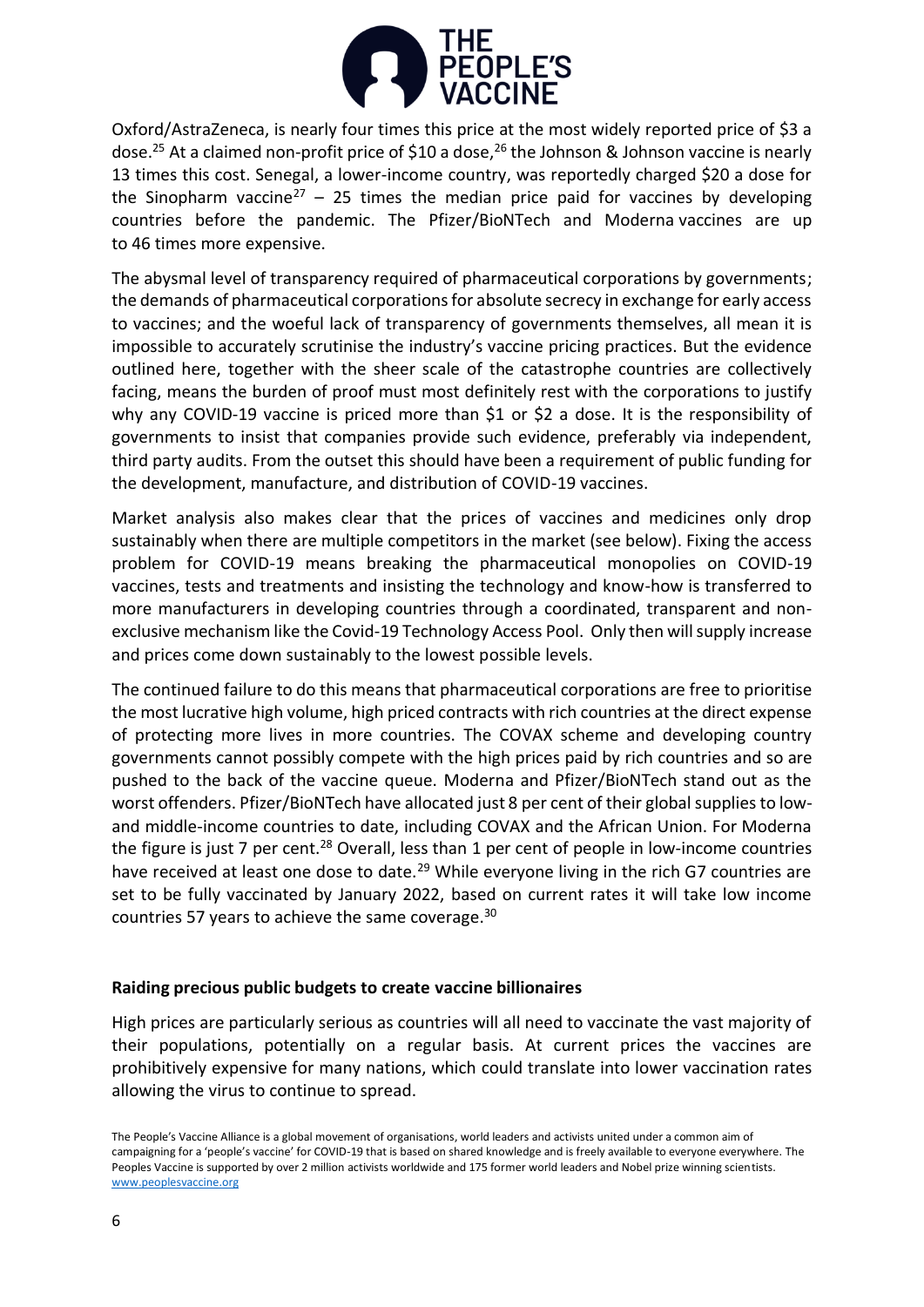

With COVAX only aiming to help reach up to 27 per cent vaccine coverage in eligible countries, developing countries, with already limited resources and now facing economic catastrophe because of the pandemic, have no route to securing the volumes of vaccines they need. It's not hard to see why. Uganda, a least developed country, spends just \$6.83 per person on health each year. That's just 8 cents more than the price paid by the African Union for each dose of the Pfizer/BioNTech vaccine. If Colombia were to vaccinate everyone at Moderna's prices it would swallow 16 per cent of the entire national budget. Yet combining what Colombia has already paid for both the Moderna and Pfizer/BioNTech vaccines, we calculate it may have overpaid by as much as \$375 million in comparison to the estimated cost price for these vaccines.<sup>31</sup>

Compared to the estimated cost price of the Pfizer/BioNTech vaccine, South Africa may have overpaid for its 20 million doses by as much as \$177 million. The over payment alone would be enough to pay to fully vaccinate all remaining South Africans with the estimated 'at cost' price Pfizer/BioNTech vaccine, leaving more than enough left to fully vaccinate everyone in neighbouring Zambia and Namibia as well.<sup>32</sup>

The African Union demonstrated its effective negotiation skills by securing the lowest reported price to date for 50 million doses of the Pfizer/BioNTech vaccine,<sup>33</sup> but this is still 6 times the estimated cost of production and could mean an overpayment of \$279 million.

Developing countries do not have the means to pay for monopoly priced vaccines and it is a scandal that they are forced to raid massively depleted government budgets that should be spent bolstering buckling health services and preventing the escalation of poverty and hunger, to pay for the outsized profits of already extremely wealthy and powerful pharmaceutical corporations. It is also essential that aid financing, including the \$12 billion World Bank COVID-19 vaccine fund of loans and grants for low- and middle-income countries,<sup>34</sup> is not similarly diverted to line the pockets of more vaccine billionaires, but, as much as possible, can instead provide financing for health services and community health workers to ensure doses reach the people who need them. In the US it has been reported that USAID has been required to partially fund the 500 million doses of Pfizer/BioNTech vaccines for low- and middle-income countries announced by President Biden at the G7 Summit in June 2021, $35$  using a \$1.5 billion budget that was intended to help countries distribute the vaccines and obtain COVID medicines and personal protective gear.<sup>36</sup>

But with government budgets and essential services stretched to breaking point the world over, over-priced vaccines matter for rich countries too. The potential overpayments here too are staggering.

In Canada, the government is reported to have paid \$8.18 per dose for 20 million doses of the Oxford/AstraZeneca vaccine. <sup>37</sup> Given Oxford/AstraZeneca's not for profit commitment and widely reported vaccine price of around  $$3$  a dose,<sup>38</sup> it is estimated that the government overpaid AstraZeneca by \$100 million at least.

In the UK, at £15 per dose for 100 million Pfizer/BioNTech vaccines<sup>39</sup> and £25 per dose for 17 million Moderna vaccines<sup>40</sup> we estimate the government may have paid  $£1.8$  billion more

The People's Vaccine Alliance is a global movement of organisations, world leaders and activists united under a common aim of campaigning for a 'people's vaccine' for COVID-19 that is based on shared knowledge and is freely available to everyone everywhere. The Peoples Vaccine is supported by over 2 million activists worldwide and 175 former world leaders and Nobel prize winning scientists. [www.peoplesvaccine.org](http://www.peoplesvaccine.org/)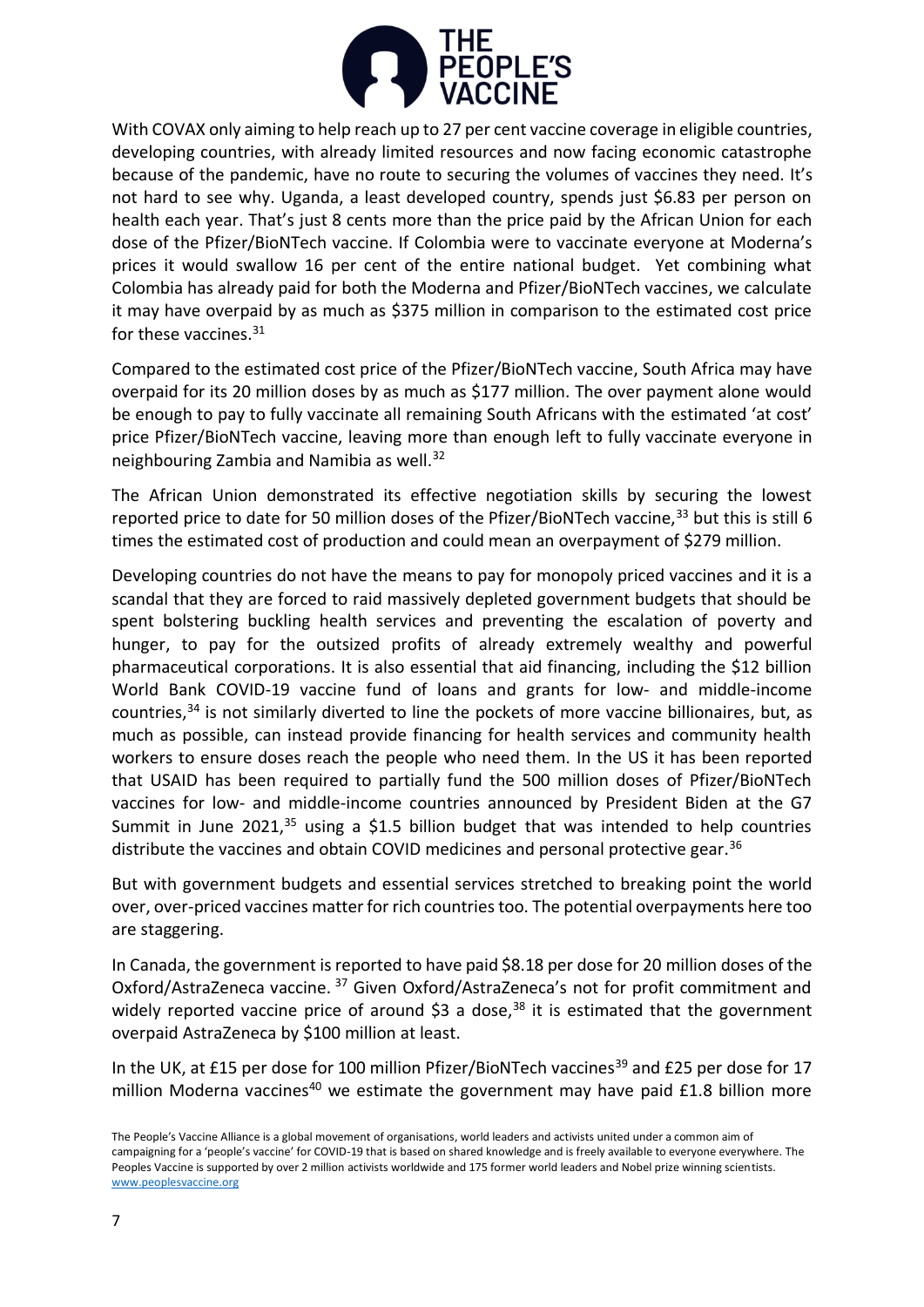

than the estimated cost prices for both vaccines. This would be enough to pay every NHS worker in the UK a bonus of over £1000.<sup>41</sup> The US paid \$19.50 for 300 million doses of Pfizer/BioNTech and \$25 for 500 million doses of Moderna,<sup>42</sup> making an estimated overpayment by the government of \$17.4 billion against potential cost prices.

The EU seems to have faired particularly badly in its negotiations. Economies of scale mean that given the huge unprecedented volumes of vaccines being made, costs of production should be going down over time. And as governments make second or third large volume orders, they should be able to negotiate lower prices. But in the case of the EU the opposite happened. The EU is reported to have paid Pfizer/BioNTech €15.50 per dose for its first order of 600 million vaccines. The price then increased to €19.50 per dose for the subsequent order of 900 million vaccines.<sup>43</sup> Together with its order of 460 million Moderna doses at a reported price of €14.80, we estimate that in comparison to estimated cost of production prices, the EU has overpaid for its mRNA COVID-19 vaccines by €31 billion. That's as much as 19 per cent of the EU's total 2021 budget.

Assuming that vaccine costs are spread proportional to member state population (including EEA members who are part of the scheme) we calculate the following overspend for selected EU countries:

| Country            | Potential overspend |
|--------------------|---------------------|
|                    | for Pfizer/BioNTech |
|                    | Moderna<br>and      |
|                    | vaccines            |
|                    | $\epsilon$ millions |
| Belgium            | 796                 |
| Denmark            | 399                 |
| France             | 4,642               |
| Germany            | 5,757               |
| Ireland            | 339                 |
| Italy              | 4,154               |
| <b>Netherlands</b> | 1,177               |
| Norway             | 372                 |
| Spain              | 3,213               |
| Sweden             | 694                 |

Despite the high prices, it seems EU negotiators did not even contemplate challenging the pharmaceutical monopolies on vaccines. The lead EU negotiator, Clement Auer, stated: *'We had a mandate to buy vaccines, not to talk about intellectual property. The global community should have had this back in 2020 but that didn't happen. Maybe we should have done it last year, but now it's too late. It is spilled milk.'* <sup>44</sup> In fact the EC negotiating directive did say that *'the Commission will seek to promote related questions with the pharmaceutical industry regarding intellectual property sharing, especially when such IP has been developed with public support'.<sup>45</sup>* The directive appears to have been ignored.

The People's Vaccine Alliance is a global movement of organisations, world leaders and activists united under a common aim of campaigning for a 'people's vaccine' for COVID-19 that is based on shared knowledge and is freely available to everyone everywhere. The Peoples Vaccine is supported by over 2 million activists worldwide and 175 former world leaders and Nobel prize winning scientists. [www.peoplesvaccine.org](http://www.peoplesvaccine.org/)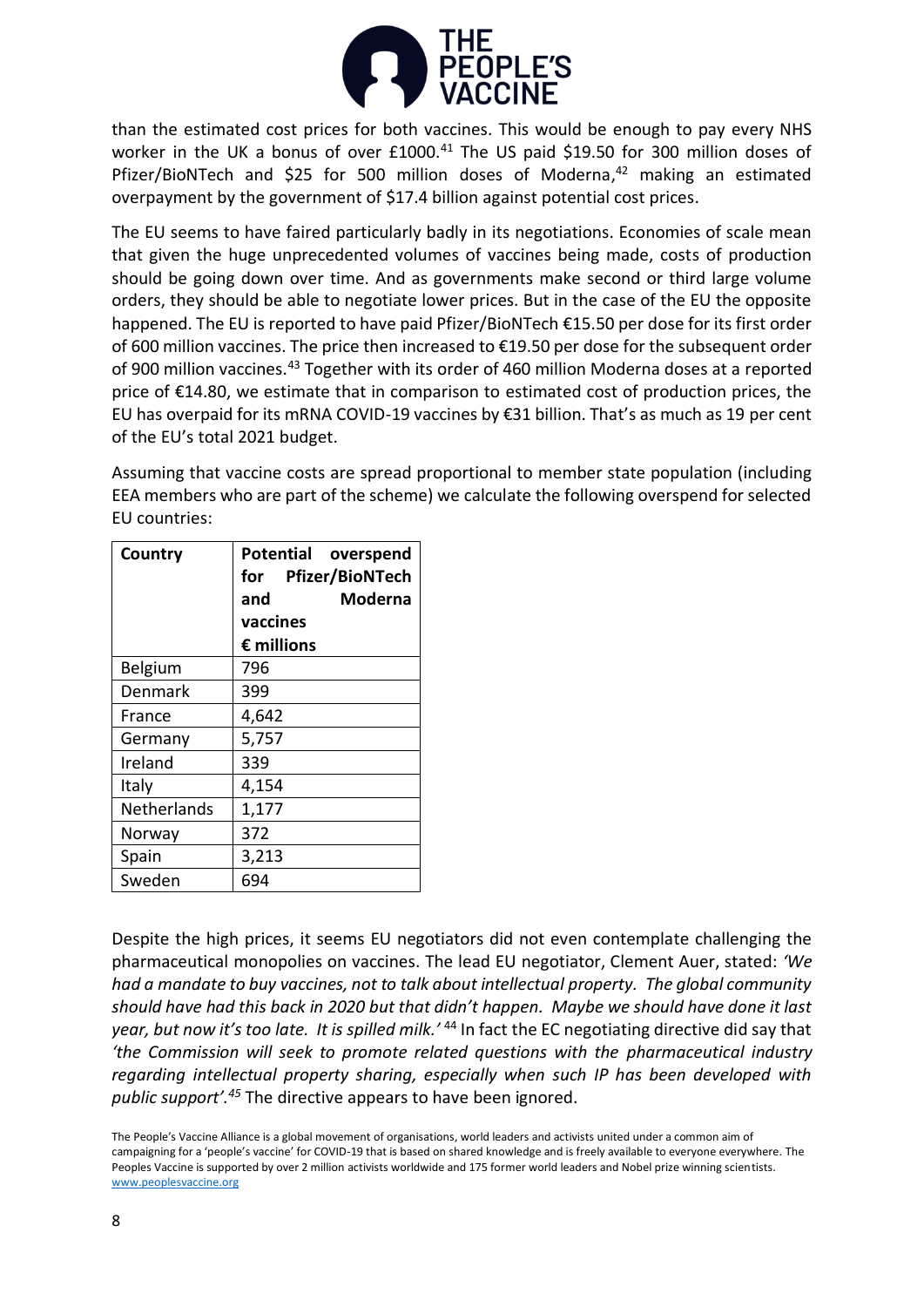

Turning now to the recipients of this enormous public expenditure.

Pharmaceutical corporations frequently claim that their revenue and profits are ploughed back into research and development for new life saving or life improving products, but Pfizer, Johnson & Johnson and AstraZeneca have paid out \$26 billion in dividends and stock buybacks to their shareholders in the past 12 months.<sup>46</sup> Since the beginning of the COVID-19 pandemic, Moderna, BioNTech and CanSino, all makers of successful COVID-19 vaccines, have created at least nine new vaccine billionaires with a combined net wealth of \$19.3 billion, our analysis of Forbes 2021 billionaires list shows.<sup>47</sup>

Apart from the new vaccine billionaires, a further eight existing billionaires with extensive portfolios in the companies making COVID-19 vaccine saw their wealth rise by a massive \$32.2 billion.<sup>48</sup>

The stock prices of many of the pharmaceutical corporations manufacturing the COVID-19 vaccine has been on a rising trajectory since last year, and particularly for BioNTech and Moderna.<sup>49</sup> Moderna and Pfizer/BioNTech's mRNA vaccines are set to become two of the three bestselling pharmaceutical products in the world, and even possibly of all time, and the companies are projecting revenues of \$19.2 billion<sup>50</sup> and \$26 billion<sup>51</sup> respectively in 2021 from these vaccines alone.

Analysis of these same global sales forecasts from Pfizer/BioNTech and Moderna suggest the firms could be exploiting their monopolies on successful vaccines by together charging governments as much as \$41 billion above the potential cost of production this year.<sup>52</sup> This figure doesn't include any additional income BioNTech is expected to earn from its direct sales to countries such as Germany and Turkey.<sup>53</sup>

The potential over-payment to Pfizer/BioNTech alone of an estimated \$24 billion would be enough to fully vaccinate everyone on the planet if vaccines were provided at the estimated cost price of \$1.18 per dose; even leaving \$4.6 billion leftover to help countries with roll out.<sup>54</sup>

The plans to raid public budgets don't end there with evidence that pharmaceutical corporations are planning even more aggressive pricing in the future. Pfizer's CEO has said that the vaccine is a huge commercial opportunity, and that a booster shot could be a source of sustained revenues for the company into the future.<sup>55</sup> On a February 2, 2021 investor call, company executives for Pfizer indicated that it would seek a higher price for a booster shot, especially if such booster shots were required after the pandemic was over.<sup>56</sup> Post-pandemic, according to the company, "Obviously, we're going to get more on price. And clearly… there's a significant opportunity for those margins to improve once we get beyond the pandemic environment." The company cited the typical price it receives for vaccines at \$150, \$175 per dose.<sup>57</sup> If Pfizer moved to these prices for booster shots, as suggested, they would cost 148 times the potential cost price estimated by Public Citizen and Imperial College experts.

Because pharmaceutical corporations anticipate they can charge such high prices for boosters, they will continue to prioritise selling their doses to rich countries at the expense of

The People's Vaccine Alliance is a global movement of organisations, world leaders and activists united under a common aim of campaigning for a 'people's vaccine' for COVID-19 that is based on shared knowledge and is freely available to everyone everywhere. The Peoples Vaccine is supported by over 2 million activists worldwide and 175 former world leaders and Nobel prize winning scientists. [www.peoplesvaccine.org](http://www.peoplesvaccine.org/)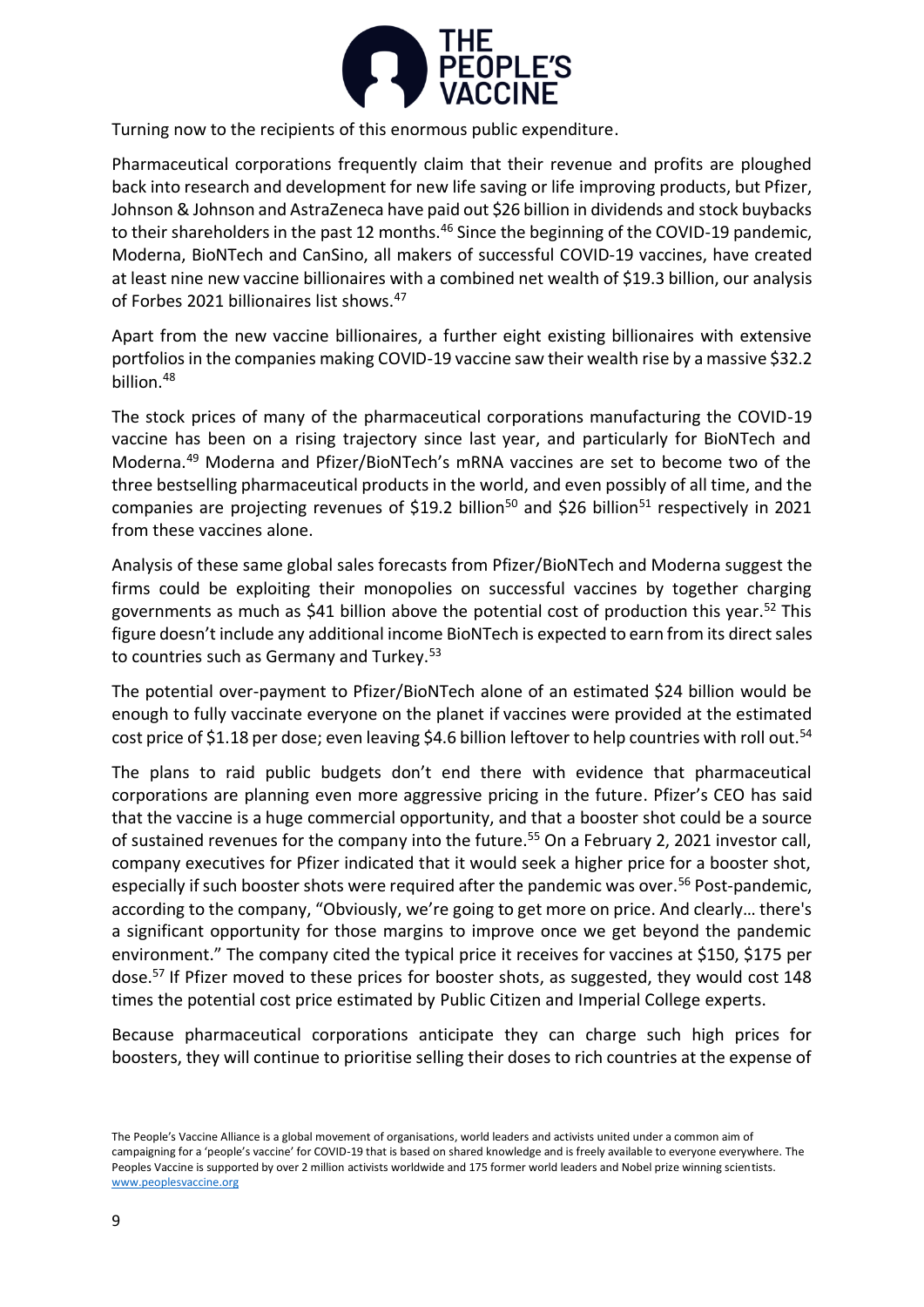

addressing vaccine scarcity in the rest of the world. The profits from selling boosters are simply too tempting for them to do otherwise.

# **Evidence from history – breaking monopolies saves lives**

Pharmaceutical corporations using their monopolies to charge excessive prices for their products is unexceptional, no matter the effect their actions have on peoples' health. By refusing to challenge these monopolies for COVID-19 to maximise the supply of vaccines and drive down their prices, rich country governments have repeated the same fatal mistakes of history.

In the midst of the HIV crisis two decades ago, life-saving treatment was available in rich countries but at a price tag of between \$10,000 to \$15,000 per patient per year, was out of reach for millions of people who died unnecessarily in low- and middle-income countries.<sup>58</sup> Since 2000, access to anti-retroviral drugs to treat HIV has dramatically increased to more than 27.5 million people in 2020.<sup>59</sup> Essential to this achievement was the dramatic reduction in antiretroviral prices, a result of global political mobilization that cleared the way for competitive production of generic versions of widely patented medicines.<sup>60</sup> Competition drove down the price of first-line regimen for HIV by 99 per cent from \$10,000 to as low as  $$67$  per patient per year.<sup>61</sup> The continued protection of patents in rich countries like the US meant that by 2018, WHO's recommended first line treatment option in HIV-1 positive people in 2018 was available for as little as \$27 in Georgia but as much as \$20,130 in the US per person per year.<sup>62</sup>

By 2008, 95 per cent of the global donor-funded HIV treatment was comprised of generics, primarily from India.<sup>63</sup> By this time donors understood their aid budgets could go much further and help save millions more lives by procuring low-cost generics versus high-cost patented medicines.

Pneumonia is the biggest killer of children under five years of age and the pneumococcal vaccine (PCV) is a critical tool to protect children from the illness and save lives. It is estimated that global use of the PCV vaccine could save an additional 400 thousand children each year in low- and middle-income countries. $64$  However, despite the launch of an Advance Market Commitment in 2007 by Gavi to encourage competition among manufacturers to reduce the price of PCV, a number of failings meant that just two producers maintained a duopoly on the vaccine for a further ten years allowing them to keep prices high.<sup>65</sup> While Gavi negotiated a discounted, but still expensive price of around \$9 a dose, prices remained unaffordable for many middle income countries ineligible for Gavi support.<sup>66 67</sup> The high price of the vaccine meant that in 2019 around one third of countries had still not been able to include PCV into their national immunisation programmes.<sup>68 69</sup> It wasn't until December 2020 when a third manufacturer, the Serum Institute of India, started producing the vaccine, that the price fell to just \$3 a dose for governments.<sup>70 71</sup>

The People's Vaccine Alliance is a global movement of organisations, world leaders and activists united under a common aim of campaigning for a 'people's vaccine' for COVID-19 that is based on shared knowledge and is freely available to everyone everywhere. The Peoples Vaccine is supported by over 2 million activists worldwide and 175 former world leaders and Nobel prize winning scientists. [www.peoplesvaccine.org](http://www.peoplesvaccine.org/)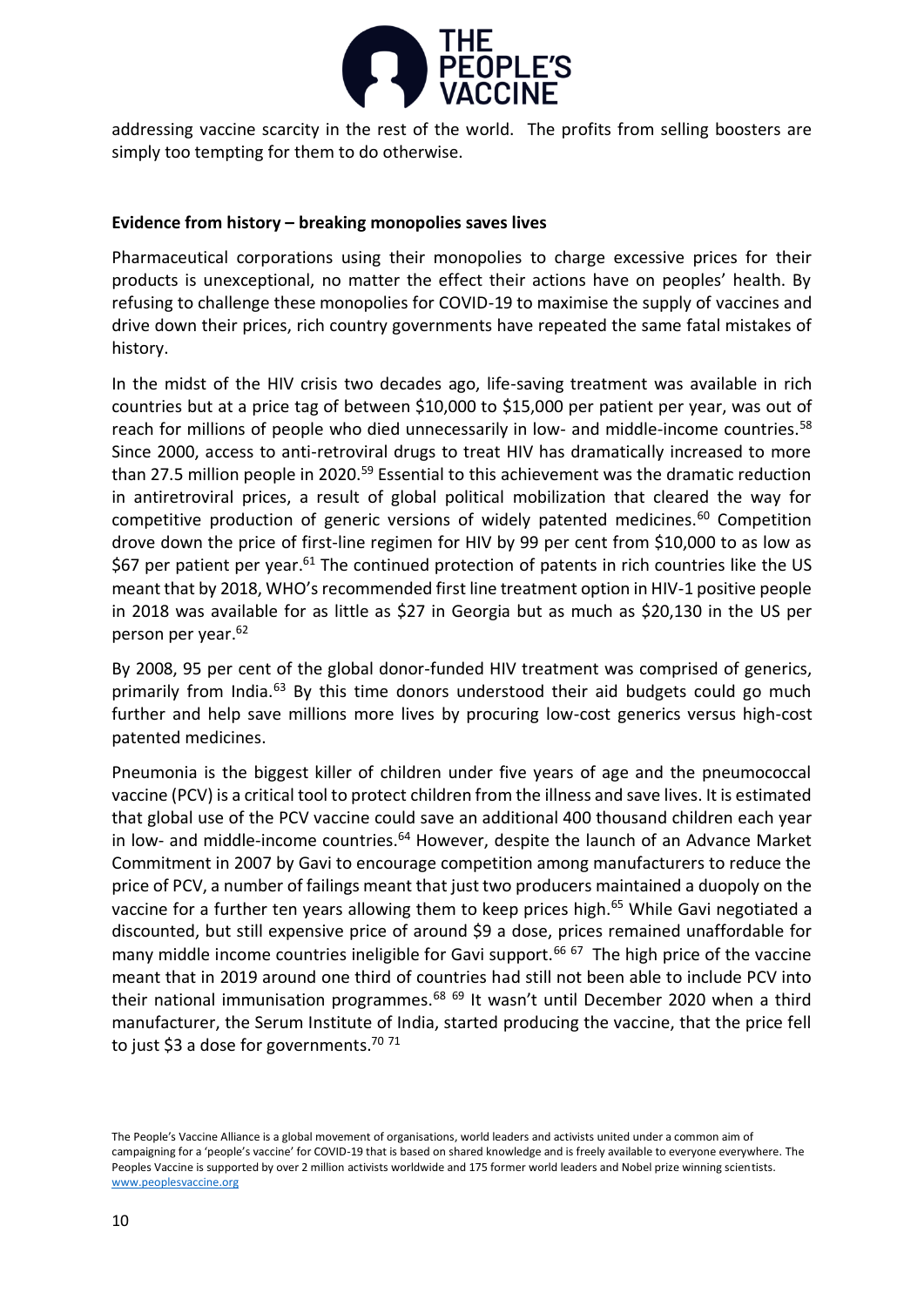

In its annual Global Market Vaccine Report the WHO confirms increased supplier competition, especially from developing country vaccine manufacturers, as a key reason for decreasing prices.<sup>72</sup> It says that across all vaccines, developing country manufacturers offer a lower average price than multinational pharmaceutical corporations making up the membership of the IFPMA. In 2018 the prices for the vaccines produced by developing country manufacturers were up to 26 times cheaper than the same vaccines produced by IFPMA manufacturers.<sup>73</sup> A recent study from the US Food and Drug Administration found that average generic medicine manufacturer prices between 2015 and 2017 were more than 95% lower with six or more competitors.<sup>74</sup>

Unfortunately, the international community, which has experienced both the harm caused by pharmaceutical monopolies as well as the successes of generic competition to increase supply and reduce prices, has largely ignored these lessons during the COVID-19 pandemic, at the cost of lives and livelihoods. This is both difficult to understand and totally unacceptable.

# **The fastest and cheapest route to global vaccination**

The world is facing a vaccine apartheid. Proven successful and publicly funded vaccines that save lives exist, but billions of people are unprotected, facing the threat of illness or death because they can't access them.

The privatization and monopolisation of the vaccine science and technology, the profiteering by pharmaceutical corporations and the unforgiveable behaviour of rich country governments are all responsible for today's vaccine scarcity and vaccine inequality. People in low- and middle-income countries are left without the vaccines they need; high income countries are overpaying for the same vaccines; and all people in all countries remain at risk of new vaccine resistant variants.

The international community cannot revisit the bad decisions, the compromises, the hoarding, and the enabling of greed, of the last eighteen months. But as infection and death rates rise in parts of the world least able to access vaccines it is incumbent on governments to not only learn from the mistakes of the last eighteen months, but to learn from the successes of the last two decades. Immediate action must be taken now to deliver a People's Vaccine – vaccines that are universally available as soon as possible free of charge, with access prioritised according to need and not ability to pay.

# **The People's Vaccine Alliance calls for:**

• Rich country governments to immediately redistribute COVID-19 doses before administering booster vaccines to ensure that at a minimum every health worker and all people considered at greatest risk from the disease are protected, everywhere. This is a temporary but crucial action.

The People's Vaccine Alliance is a global movement of organisations, world leaders and activists united under a common aim of campaigning for a 'people's vaccine' for COVID-19 that is based on shared knowledge and is freely available to everyone everywhere. The Peoples Vaccine is supported by over 2 million activists worldwide and 175 former world leaders and Nobel prize winning scientists. [www.peoplesvaccine.org](http://www.peoplesvaccine.org/)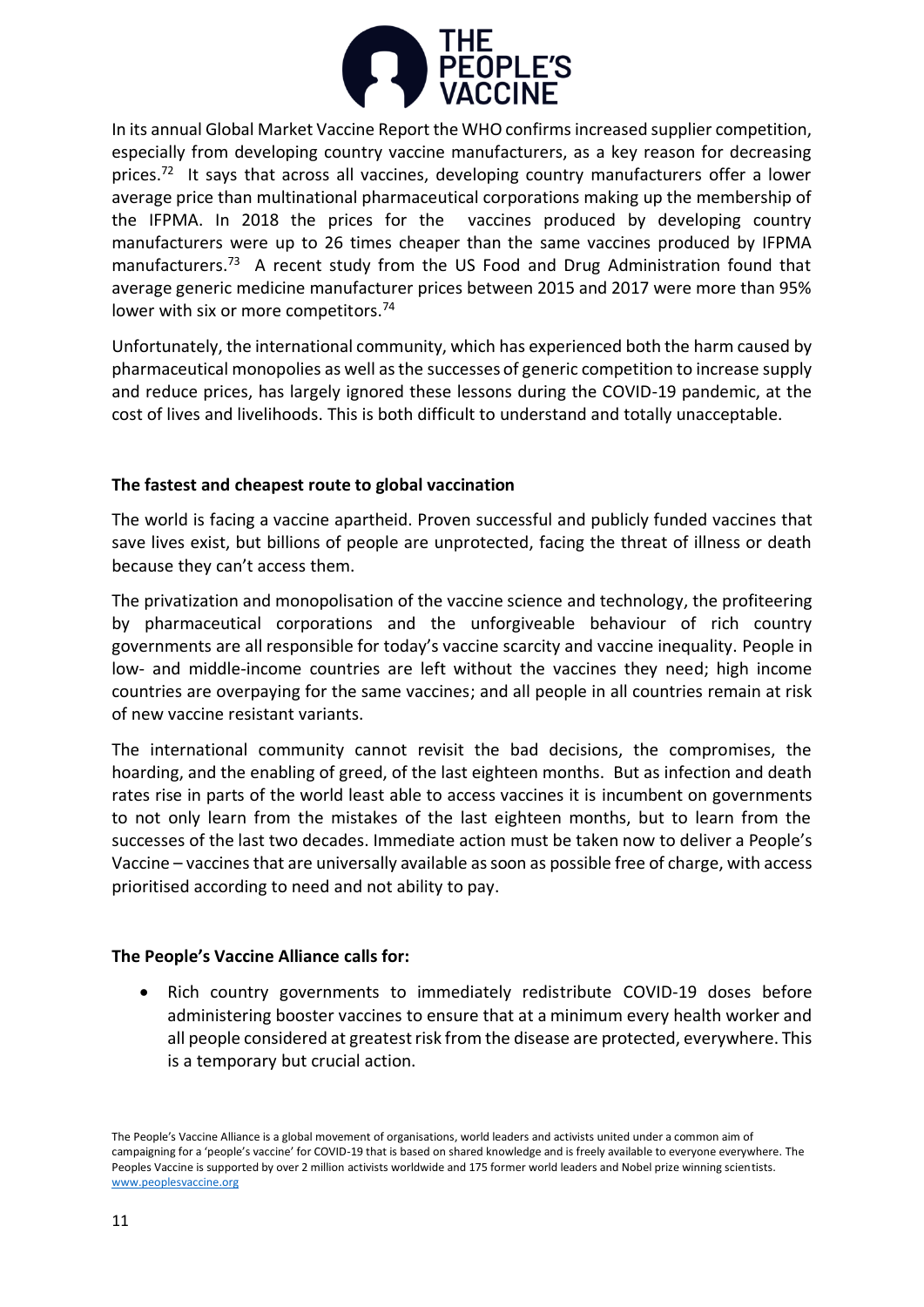

• A rapid scale up in the sharing of vaccine know-how and transferring of technology. This must be through non-exclusive transparent licenses, open to public scrutiny. This will increase production and bring prices down. To achieve this, governments, especially those hosting pharmaceutical companies with proven vaccine technology must:

1. Urgently use all available policy and legal tools to insist companies join the WHO's COVID Technology Access Pool (C-TAP). This should include providing incentives such as financing for technology transfer.

2. Provide political, technical, human and financial resources to C-TAP to maximise its effectiveness and speed of operation.

3. Share mRNA technology and know-how with the new South African mRNA technology transfer hub on a non-exclusive basis.

- The immediate agreement at the World Trade Organisation of a temporary suspension of intellectual property rules for all COVID-19 technologies as proposed by the governments of India and South Africa. Governments including the UK and Germany, and the European Union must stop stalling and blocking the waiver proposal.
- A large scale up in public financing for manufacturing capacity in low- and middleincome countries so these countries are never again left dependent on the goodwill of rich countries to access life-saving vaccines and other technologies in a pandemic.

Ends.

[purpose/files/peoples\\_prescription\\_report\\_final\\_online.pdf;](https://www.ucl.ac.uk/bartlett/public-purpose/sites/public-purpose/files/peoples_prescription_report_final_online.pdf) [https://www.bmj.com/content/368/bmj.l4627;](https://www.bmj.com/content/368/bmj.l4627) [https://www.nature.com/articles/s41408-020-0338-x;](https://www.nature.com/articles/s41408-020-0338-x) [https://msfaccess.org/sites/default/files/2020-](https://msfaccess.org/sites/default/files/2020-02/IP_TechnicalBrief_Lethal%20Monopolies_ENG_Feb2020_EPO-V6-digital.pdf) 02/IP TechnicalBrief Lethal%20Monopolies ENG Feb2020 EPO-V6-digital.pdf

<sup>5</sup> Competition drove down first-line regimen HIV medication prices by 99 per cent over a 10 year period, from \$10,000 to as low as \$67 per patient per year: https://www.ncbi.nlm.nih.gov/pmc/articles/PMC3078828/#B67 <sup>6</sup>[https://www.who.int/immunization/programmes\\_systems/procurement/mi4a/platform/module2/2019\\_Glo](https://www.who.int/immunization/programmes_systems/procurement/mi4a/platform/module2/2019_Global_Vaccine_Market_Report.pdf?ua=1) [bal\\_Vaccine\\_Market\\_Report.pdf?ua=1](https://www.who.int/immunization/programmes_systems/procurement/mi4a/platform/module2/2019_Global_Vaccine_Market_Report.pdf?ua=1)

[https://www.gavi.org/sites/default/files/covid/covax/Gavi-COVAX-AMC-Investment-Opportunity.pdf\)](https://www.gavi.org/sites/default/files/covid/covax/Gavi-COVAX-AMC-Investment-Opportunity.pdf) . It has been widely reported that COVAX purchased the Oxford/AstraZeneca vaccine at \$3 a dose and this vaccine makes up roughly a quarter of the 1.8bn vaccines secured by the scheme to date. As one of the largest single purchases the Oxfam/AstraZeneca vaccine price is likely to have significantly reduced the overall average price paid by COVAX per dose. In contrast, Pfizer, typically a much more expensive vaccine, agreed to supply only 40 million vaccines to the scheme constituting only 2.5% of secured doses. It is reported that the African Union paid \$6.75 for the Pfizer vaccine and it is assumed, but not known, that COVAX secured a similar price.

<sup>1</sup> Anna Marriott is Health Policy Manager, Oxfam; Alex Maitland is Private Sector Senior Advisor, Oxfam

<sup>&</sup>lt;sup>2</sup> Vaccination data from Our World in Data as of  $27<sup>th</sup>$  July 2021; Population data from the UN

<sup>3</sup> <https://www.imf.org/-/media/Files/Publications/SDN/2021/English/SDNEA2021004.ashx> <sup>4</sup> [https://www.ucl.ac.uk/bartlett/public-purpose/sites/public-](https://www.ucl.ac.uk/bartlett/public-purpose/sites/public-purpose/files/peoples_prescription_report_final_online.pdf)

<sup>7</sup> The price paid by COVAX for the Pfizer vaccine is not known but likely higher than the reported average \$5.20 per dose paid by the scheme for the first 1.3bn doses

The People's Vaccine Alliance is a global movement of organisations, world leaders and activists united under a common aim of campaigning for a 'people's vaccine' for COVID-19 that is based on shared knowledge and is freely available to everyone everywhere. The Peoples Vaccine is supported by over 2 million activists worldwide and 175 former world leaders and Nobel prize winning scientists. [www.peoplesvaccine.org](http://www.peoplesvaccine.org/)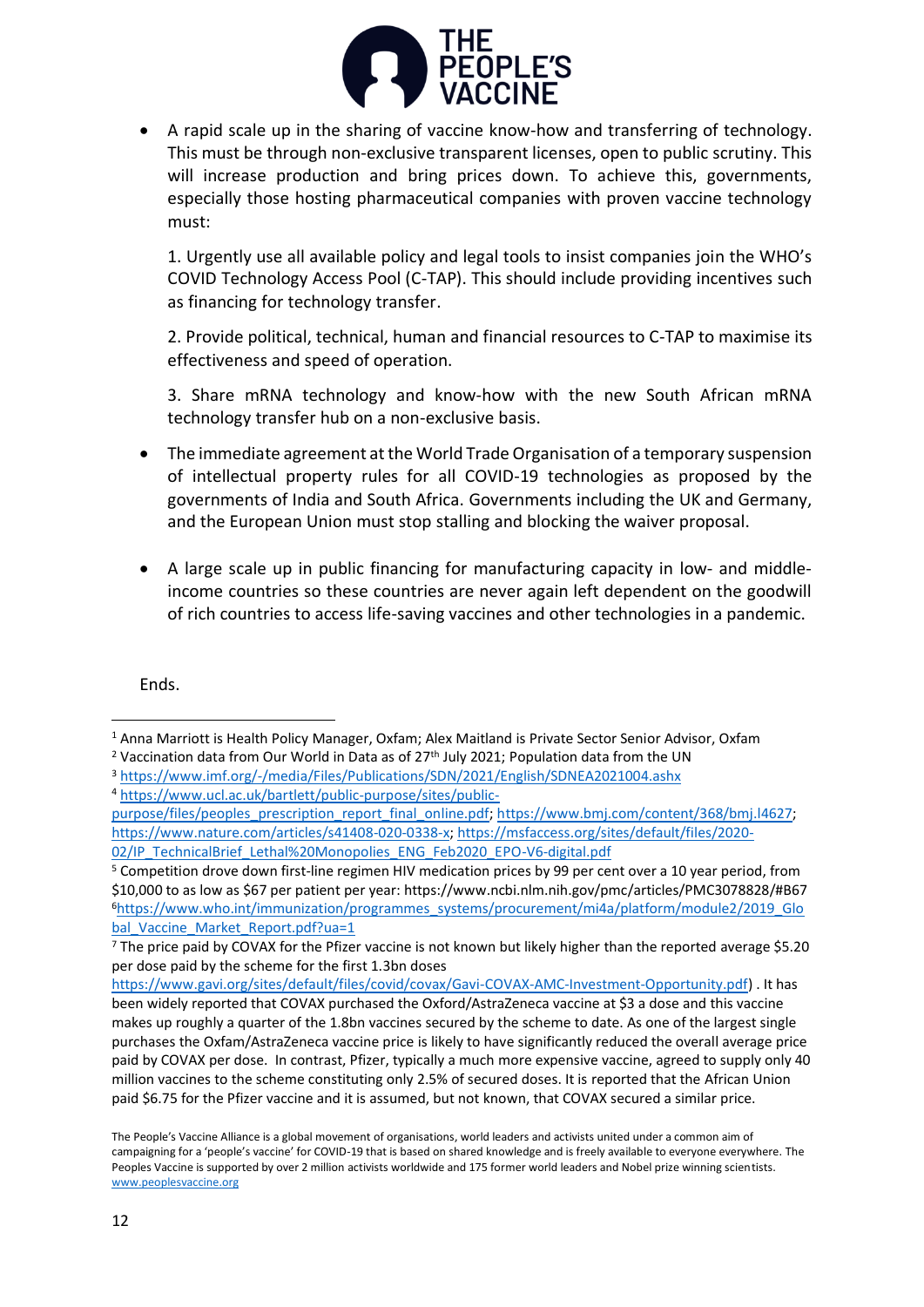

<sup>8</sup> <https://www.citizen.org/article/how-to-make-enough-vaccine-for-the-world-in-one-year/>

<sup>9</sup> Pfizer forecast sales of \$26bn in revenue for 1.6bn vaccines in 2021 which works out at an average cost of \$16.25 per dose

<sup>10</sup> Moderna forecast sales of \$19.2 billion for between 800m and 1bn doses in 2021. This works out at an average sale cost of between \$19.2 and \$24 per dose. [https://www.pharmaceutical](https://www.pharmaceutical-technology.com/news/moderna-q1-sales-vaccine/)[technology.com/news/moderna-q1-sales-vaccine/](https://www.pharmaceutical-technology.com/news/moderna-q1-sales-vaccine/)

<sup>11</sup> <https://www.citizen.org/article/how-to-make-enough-vaccine-for-the-world-in-one-year/>

<sup>12</sup> Using World Bank data the population of low and middle-income countries eligible to benefit from the Advance Market Commitment of the COVAX facility is 3.6 billion people. Fully vaccinating everyone in these countries would require 7.2 billion doses. The COVAX facility said it needed \$9.3 billion to lock in 1.8 billion doses[. https://www.gavi.org/sites/default/files/covid/covax/Gavi-COVAX-AMC-Investment-Opportunity.pdf](https://www.gavi.org/sites/default/files/covid/covax/Gavi-COVAX-AMC-Investment-Opportunity.pdf) \$9.3 billion would buy over 7.9 billion vaccines if at the estimated 'at cost' price of the Pfizer/BioNTech vaccine @ \$1.18 per dose.

<sup>13</sup> <https://www.gavi.org/sites/default/files/covid/covax/COVAX%20Supply%20Forecast.pdf>

<sup>14</sup> [https://www.doctorswithoutborders.org/what-we-do/news-stories/news/msf-gavi-must-ensure-covid-19](https://www.doctorswithoutborders.org/what-we-do/news-stories/news/msf-gavi-must-ensure-covid-19-vaccines-produced-through-its-new-global) [vaccines-produced-through-its-new-global](https://www.doctorswithoutborders.org/what-we-do/news-stories/news/msf-gavi-must-ensure-covid-19-vaccines-produced-through-its-new-global)

 $15$  Ibid.

<sup>16</sup> <https://www.gavi.org/sites/default/files/covid/covax/Gavi-COVAX-AMC-Investment-Opportunity.pdf>

<sup>17</sup> [https://www.businesswire.com/news/home/20210110005098/en/Governments-Spent-at-Least-](https://www.businesswire.com/news/home/20210110005098/en/Governments-Spent-at-Least-%E2%82%AC93bn-on-COVID-19-Vaccines-and-Therapeutics-During-the-Last-11-Months)

[%E2%82%AC93bn-on-COVID-19-Vaccines-and-Therapeutics-During-the-Last-11-Months](https://www.businesswire.com/news/home/20210110005098/en/Governments-Spent-at-Least-%E2%82%AC93bn-on-COVID-19-Vaccines-and-Therapeutics-During-the-Last-11-Months)

<sup>18</sup> <https://www.timesofisrael.com/israel-will-reportedly-pay-more-than-us-eu-for-pfizer-coronavirus-vaccine/>

<sup>19</sup> <https://www.oxfam.org/en/research/shot-recovery>

 $20$  Ibid.

<sup>21</sup> [https://www.cnbc.com/2020/08/05/moderna-is-pricing-coronavirus-vaccine-at-32-to-37-per-dose-for](https://www.cnbc.com/2020/08/05/moderna-is-pricing-coronavirus-vaccine-at-32-to-37-per-dose-for-some-customers.html)[some-customers.html](https://www.cnbc.com/2020/08/05/moderna-is-pricing-coronavirus-vaccine-at-32-to-37-per-dose-for-some-customers.html)

<sup>22</sup> [https://www.bloomberg.com/news/articles/2021-07-06/when-lifesaving-vaccines-become-profit-machines](https://www.bloomberg.com/news/articles/2021-07-06/when-lifesaving-vaccines-become-profit-machines-for-drugmakers?s=08)[for-drugmakers?s=08](https://www.bloomberg.com/news/articles/2021-07-06/when-lifesaving-vaccines-become-profit-machines-for-drugmakers?s=08)

<sup>23</sup> [https://news.bloomberglaw.com/health-law-and-business/moderna-offers-south-africa-vaccines-at-30-to-](https://news.bloomberglaw.com/health-law-and-business/moderna-offers-south-africa-vaccines-at-30-to-42-a-dose)[42-a-dose](https://news.bloomberglaw.com/health-law-and-business/moderna-offers-south-africa-vaccines-at-30-to-42-a-dose)

<sup>24</sup> UNICEF procures existing vaccines on behalf on many low- and middle-income countries. According to analysis in the Lancet they pay a median of 0.80 cents a dose for all vaccines

[https://www.thelancet.com/journals/lancet/article/PIIS0140-6736\(21\)00306-8/fulltext](https://www.thelancet.com/journals/lancet/article/PIIS0140-6736(21)00306-8/fulltext)

<sup>25</sup> <https://www.oxfam.org/en/research/shot-recovery>

 $26$  Ibid.

<sup>27</sup> [https://www.bloomberg.com/news/articles/2021-07-06/when-lifesaving-vaccines-become-profit-machines](https://www.bloomberg.com/news/articles/2021-07-06/when-lifesaving-vaccines-become-profit-machines-for-drugmakers?s=08)[for-drugmakers?s=08](https://www.bloomberg.com/news/articles/2021-07-06/when-lifesaving-vaccines-become-profit-machines-for-drugmakers?s=08)

<sup>28</sup> Analysis by People's Vaccine Alliance using data from Airfinity<https://www.airfinity.com/>

<sup>29</sup> Vaccination data from Our World in Data as of  $27<sup>th</sup>$  July 2021; Population data from the UN

<sup>30</sup> [https://www.oxfam.org/en/press-releases/more-million-covid-deaths-4-months-g7-leaders-failed-break](https://www.oxfam.org/en/press-releases/more-million-covid-deaths-4-months-g7-leaders-failed-break-vaccine-monopolies)[vaccine-monopolies](https://www.oxfam.org/en/press-releases/more-million-covid-deaths-4-months-g7-leaders-failed-break-vaccine-monopolies)

<sup>31</sup> Colombia reportedly paid Pfizer/BioNTech \$12 a dose for 10 million doses and Moderna \$29.50 a dose for 10 million doses. [https://www.bloomberg.com/news/articles/2021-03-16/covid-hit-these-countries-hard-now](https://www.bloomberg.com/news/articles/2021-03-16/covid-hit-these-countries-hard-now-they-face-big-vaccine-bills?sref=vetpZg4P)[they-face-big-vaccine-bills?sref=vetpZg4P](https://www.bloomberg.com/news/articles/2021-03-16/covid-hit-these-countries-hard-now-they-face-big-vaccine-bills?sref=vetpZg4P) and data from<https://www.airfinity.com/>

<sup>32</sup> South Africa reportedly paid \$10 a dose for 20 million Pfizer/BioNTech vaccine doses, enough to fully vaccinate 10 million South Africans. According to the World Bank the population of South Africa is 58.6 million, Namibia is 2.5 million and Zambia is 17.9 million. For the purposes of the calculation and for the benefit of doubt by 'fully vaccinate everyone' we use the total population. This does not mean that everyone must or should be vaccinated.

<sup>33</sup> [https://www.reuters.com/article/us-health-coronavirus-africa-vaccine-exc/exclusive-covid-19-shots-to-cost-](https://www.reuters.com/article/us-health-coronavirus-africa-vaccine-exc/exclusive-covid-19-shots-to-cost-3-to-10-under-african-union-vaccine-plan-idUSKBN29P0LL)[3-to-10-under-african-union-vaccine-plan-idUSKBN29P0LL](https://www.reuters.com/article/us-health-coronavirus-africa-vaccine-exc/exclusive-covid-19-shots-to-cost-3-to-10-under-african-union-vaccine-plan-idUSKBN29P0LL)

<sup>34</sup> [https://www.worldbank.org/en/news/press-release/2020/10/13/world-bank-approves-12-billion-for-covid-](https://www.worldbank.org/en/news/press-release/2020/10/13/world-bank-approves-12-billion-for-covid-19-vaccines)[19-vaccines](https://www.worldbank.org/en/news/press-release/2020/10/13/world-bank-approves-12-billion-for-covid-19-vaccines)

The People's Vaccine Alliance is a global movement of organisations, world leaders and activists united under a common aim of campaigning for a 'people's vaccine' for COVID-19 that is based on shared knowledge and is freely available to everyone everywhere. The Peoples Vaccine is supported by over 2 million activists worldwide and 175 former world leaders and Nobel prize winning scientists. [www.peoplesvaccine.org](http://www.peoplesvaccine.org/)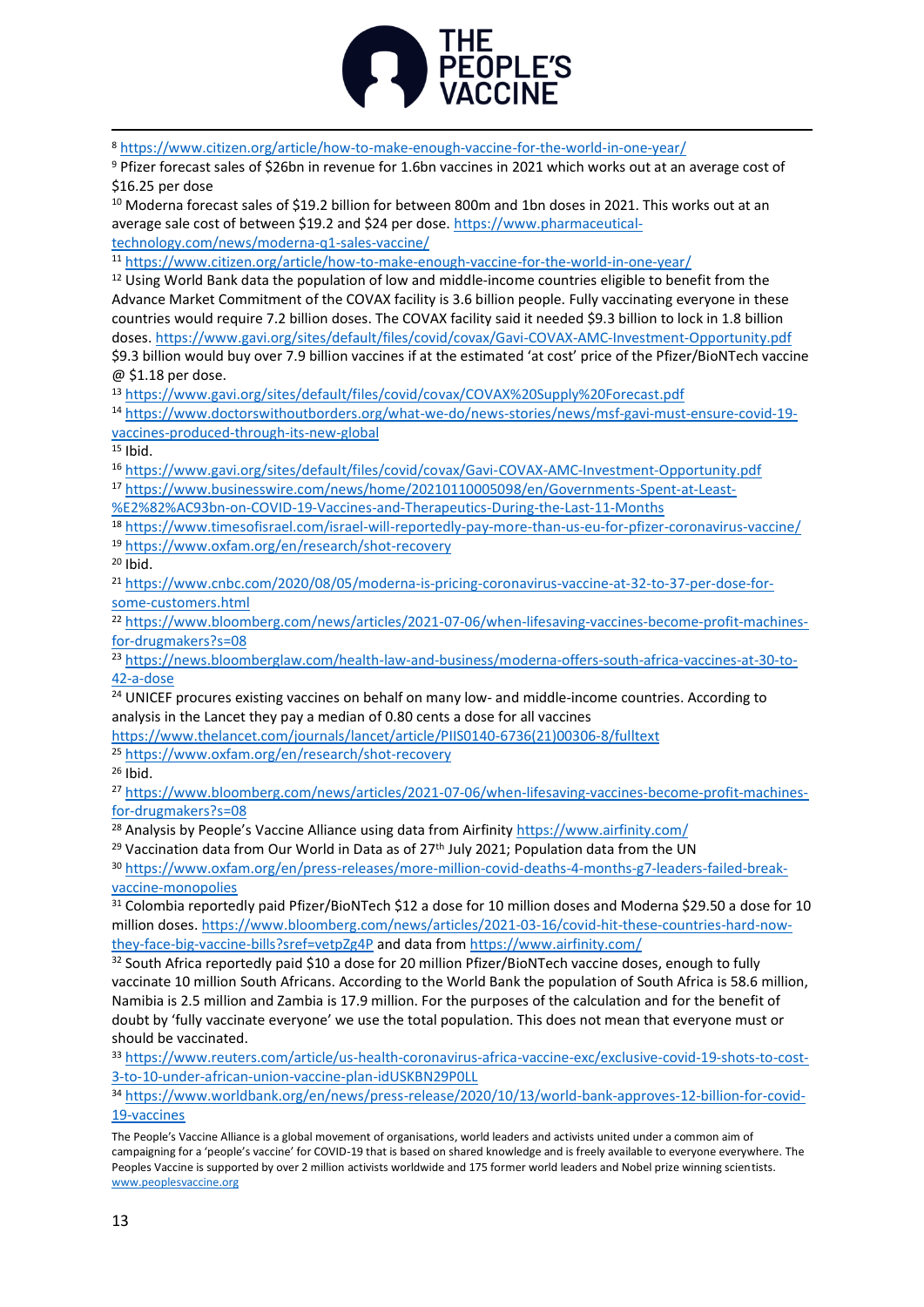

<sup>35</sup> <https://www.nature.com/articles/d41586-021-01762-w>

<sup>36</sup> <https://www.politico.com/news/2021/07/21/global-vaccine-effort-usaid-cash-500342>

<sup>37</sup> [https://www.ctvnews.ca/health/coronavirus/canada-paid-a-premium-to-get-doses-from-pfizer-earlier-than](https://www.ctvnews.ca/health/coronavirus/canada-paid-a-premium-to-get-doses-from-pfizer-earlier-than-planned-1.5467958)[planned-1.5467958](https://www.ctvnews.ca/health/coronavirus/canada-paid-a-premium-to-get-doses-from-pfizer-earlier-than-planned-1.5467958)

<sup>38</sup> <https://www.oxfam.org/en/research/shot-recovery>

<sup>39</sup> <https://www.bbc.co.uk/news/health-55040635>

<sup>40</sup> <https://www.gov.uk/government/news/uk-secures-extra-60-million-pfizerbiontech-covid-19-vaccines>

<sup>41</sup> Based on the NHS having 1.5 million members of staff in England; 140,000 in Scotland; 78,000 in Wales and 64,000 in Northern Ireland. Sources https://www.nuffieldtrust.o rg.uk/resource/the-nhs-workforce-in-

numbers; [https://www.scot.nhs.uk/about-nhs-](https://www.scot.nhs.uk/about-nhs-scotland/#:~:text=NHSScotland%20currently%20employs%20approximately%20140%2C000,Health%20and%20Social%20Care%20Directorates)

[scotland/#:~:text=NHSScotland%20currently%20employs%20approximately%20140%2C000,Health%20and%2](https://www.scot.nhs.uk/about-nhs-scotland/#:~:text=NHSScotland%20currently%20employs%20approximately%20140%2C000,Health%20and%20Social%20Care%20Directorates) [0Social%20Care%20Directorates;](https://www.scot.nhs.uk/about-nhs-scotland/#:~:text=NHSScotland%20currently%20employs%20approximately%20140%2C000,Health%20and%20Social%20Care%20Directorates)

[https://www.wales.nhs.uk/nhswalesaboutus#:~:text=Staff,makes%20it%20Wales'%20biggest%20employer;](https://www.wales.nhs.uk/nhswalesaboutus#:~:text=Staff,makes%20it%20Wales) [https://www.health-ni.gov.uk/publications/northern-ireland-health-and-social-care-hsc-key-facts-workforce](https://www.health-ni.gov.uk/publications/northern-ireland-health-and-social-care-hsc-key-facts-workforce-bulletin-march-2021)[bulletin-march-2021](https://www.health-ni.gov.uk/publications/northern-ireland-health-and-social-care-hsc-key-facts-workforce-bulletin-march-2021)

<sup>42</sup> [https://www.nytimes.com/2020/12/18/upshot/coronavirus-vaccines-prices-europe-united-](https://www.nytimes.com/2020/12/18/upshot/coronavirus-vaccines-prices-europe-united-states.html)

[states.html](https://www.nytimes.com/2020/12/18/upshot/coronavirus-vaccines-prices-europe-united-states.html) <https://www.nytimes.com/2020/07/22/us/politics/pfizer-coronavirus-vaccine.html>

<sup>43</sup> [https://www.reuters.com/world/europe/bulgarian-pm-reveals-price-eus-new-vaccine-contract-with-pfizer-](https://www.reuters.com/world/europe/bulgarian-pm-reveals-price-eus-new-vaccine-contract-with-pfizer-2021-04-12/)[2021-04-12/](https://www.reuters.com/world/europe/bulgarian-pm-reveals-price-eus-new-vaccine-contract-with-pfizer-2021-04-12/)

<sup>44</sup> <https://apnews.com/article/coronavirus-vaccine-inequality-dac9c07b324e29d3597037b8dc1d908a>

<sup>45</sup> <https://twitter.com/ellenthoen/status/1417409092746895406?s=20>

<sup>46</sup> [https://www.oxfam.org/en/press-releases/pharmaceutical-giants-shell-out-billions-shareholders-world](https://www.oxfam.org/en/press-releases/pharmaceutical-giants-shell-out-billions-shareholders-world-confronts-vaccine)[confronts-vaccine](https://www.oxfam.org/en/press-releases/pharmaceutical-giants-shell-out-billions-shareholders-world-confronts-vaccine)

<sup>47</sup> <https://www.forbes.com/consent/?toURL=https://www.forbes.com/billionaires/>

<sup>48</sup> [https://www.oxfam.org/en/press-releases/covid-vaccines-create-9-new-billionaires-combined-wealth](https://www.oxfam.org/en/press-releases/covid-vaccines-create-9-new-billionaires-combined-wealth-greater-cost-vaccinating)[greater-cost-vaccinating](https://www.oxfam.org/en/press-releases/covid-vaccines-create-9-new-billionaires-combined-wealth-greater-cost-vaccinating) 

<sup>49</sup> <https://www.oxfam.org/en/research/shot-recovery>

<sup>50</sup> <https://www.pharmaceutical-technology.com/news/moderna-q1-sales-vaccine/>

<sup>51</sup> <https://www.pharmaceutical-technology.com/features/pfizer-covid-19-vaccine-revenue/>

<sup>52</sup> Pfizer forecasts sales of \$26 billion in revenue for 1.6 billion vaccine doses, therefore at an average cost per dose of \$16.25 (against a potential cost price of \$1.18 per dose). Moderna forecasts sales of between 800 million and 1 billion doses, therefore at an average cost of between \$19.20 and \$24 per dose (against a potential cost price of \$2.85 per dose).

<sup>53</sup> <https://www.ft.com/content/506f5656-5481-44cd-82c8-1c7306b481c5>

<sup>54</sup> According to the World Bank the population of the world is 7.8 billion people. It would take 15.6 billion doses (2 doses per person) to fully vaccinate everyone. At the Public Citizen estimated cost price of the Pfizer/BioNTech vaccine of \$1.18 per dose, buying enough doses for everyone would cost \$18.4 billion.

<sup>55</sup> <https://www.oxfam.org/en/research/shot-recovery>

<sup>56</sup> Ibid.

<sup>57</sup> Ibid.

<sup>58</sup> <https://www.ncbi.nlm.nih.gov/pmc/articles/PMC3078828/#B67>

<sup>59</sup> https://www.unaids.org/en/resources/fact-

sheet#:~:text=GLOBAL%20HIV%20STATISTICS&text=27.5%20million%20%5B26.5%20million%E2%80%9327.7,t he%20start%20of%20the%20epidemic

<sup>60</sup> <https://www.ncbi.nlm.nih.gov/pmc/articles/PMC3078828/#B67>

 $61$  Ibid.

<sup>62</sup> <https://www.ncbi.nlm.nih.gov/pmc/articles/PMC6248837/>

<sup>63</sup> <https://www.ncbi.nlm.nih.gov/pmc/articles/PMC3078828/#B67>

<sup>64</sup> [https://www.thelancet.com/journals/langlo/article/PIIS2214-109X\(18\)30422-4/fulltext](https://www.thelancet.com/journals/langlo/article/PIIS2214-109X(18)30422-4/fulltext)

<sup>65</sup> <https://msfaccess.org/gavi-should-stop-awarding-special-funds-pfizer-and-gsk-pneumonia-vaccine>

<sup>66</sup> Ibid.

The People's Vaccine Alliance is a global movement of organisations, world leaders and activists united under a common aim of campaigning for a 'people's vaccine' for COVID-19 that is based on shared knowledge and is freely available to everyone everywhere. The Peoples Vaccine is supported by over 2 million activists worldwide and 175 former world leaders and Nobel prize winning scientists. [www.peoplesvaccine.org](http://www.peoplesvaccine.org/)